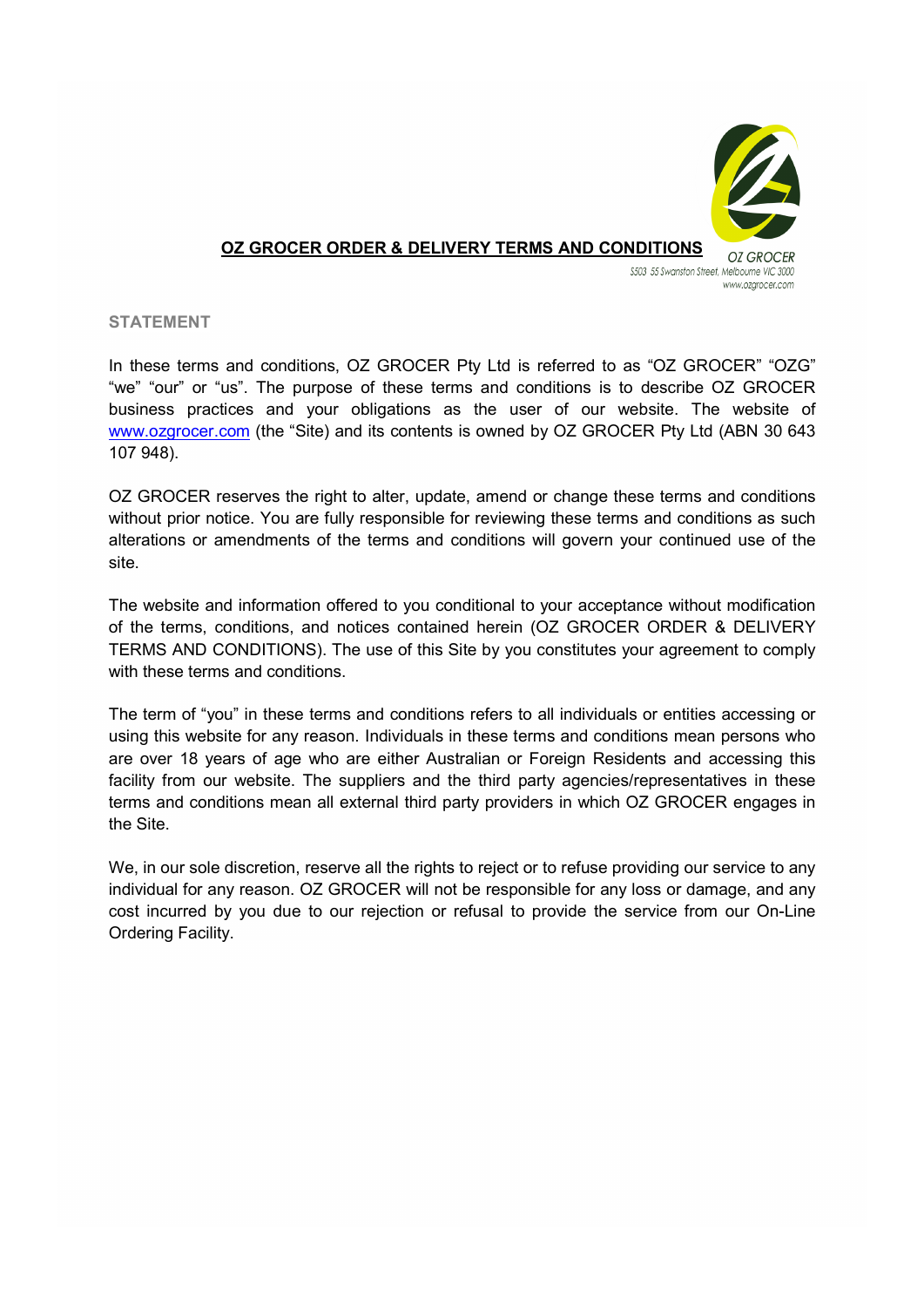

NOTICE OF AGREEMENT

Our website is designed to assist you conveniently purchasing grocery products and services within Australia and overseas. Products and services offered by us on the Site may change at any time without notice. Accordingly, OZ GROCER, at its sole discretion, may also need to change, without limitation, the restrictions, terms, conditions, prices, details, applicable taxes, charges, and any other associated costs of relevant products and services from time to time without notice

The Site is provided for you to purchase grocery products and services for your personal and business use only. You must not use the Site for commercial purposes. You must not use the Site for speculative trading or investment, or any other purposes. You must not vary, modify, distribute, copy, display, perform, reproduce, publish, license, transfer, retransmit, lend, or sell any information, software, products or services obtained from the Site. Any breaches or violations of these terms and conditions by you may result in legal action being taken by OZ GROCER against you.

When you purchase a product from our website, means you have read and agreed to our Website Terms of Use, these terms and conditions, our Refund Policy, and our Privacy Policy.

These terms and conditions shall prevail when there is any inconsistency between our Website Terms of Use and these terms and conditions.

Should you not agree with our terms and conditions, you must not use and must not purchase a product through our website or by contacting our Customer Service Centre via email or phone.

# PROHIBITED USE AND REDISTRIBUTION RIGHTS

By using the Site, you have agreed that you will not use the Site for any purpose that is unlawful or prohibited by these terms and conditions. The site is not intended for distribution to, or use by, any individual or entity in any jurisdiction or country where such distribution of use would be contrary to local law or regulation. You also fully agree that you will not redistribute, amend, copy, or commercially use any data, information or materials found on the Site without OZ GROCER's written permission, which permission may be withheld in OZG's sole discretion.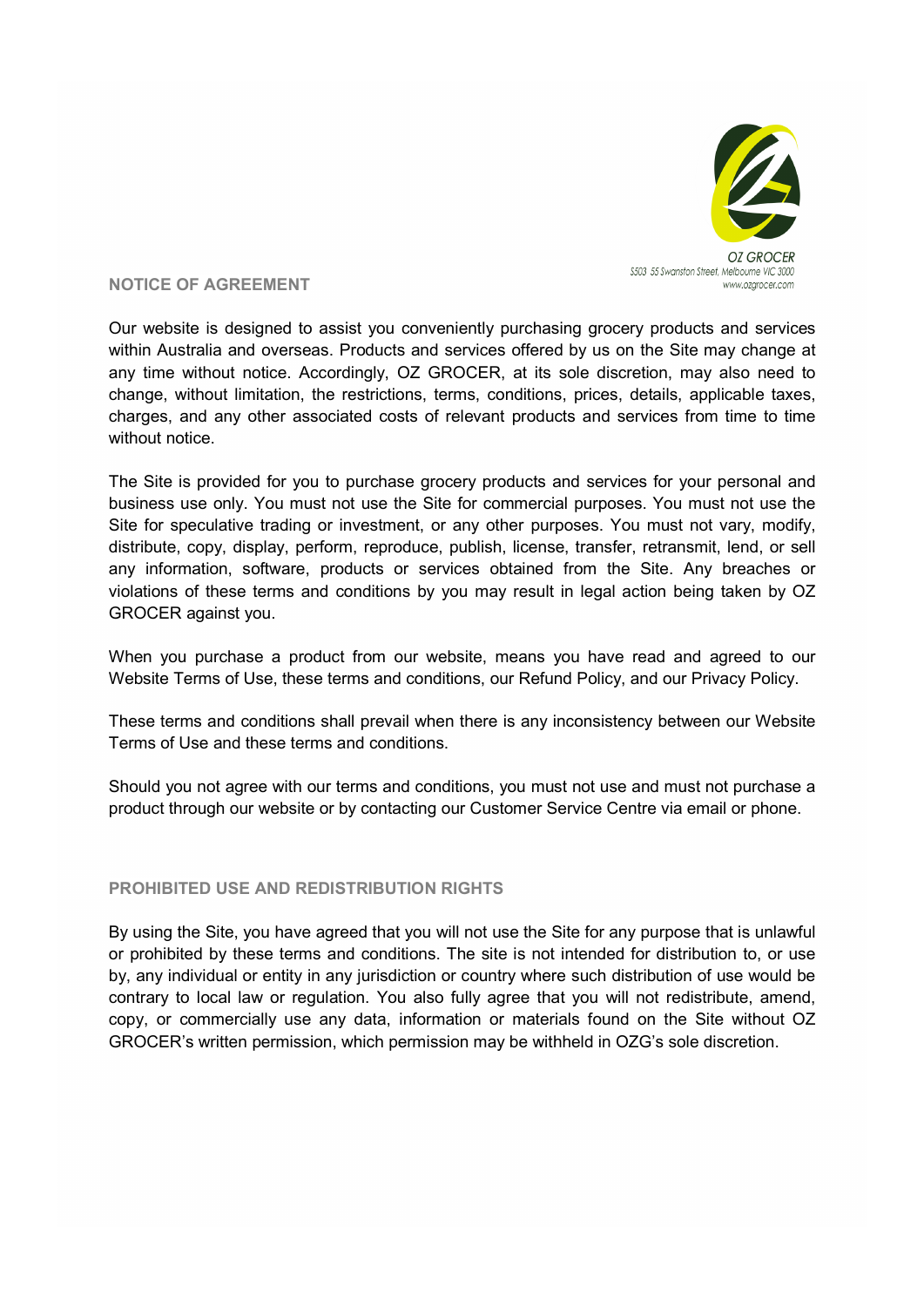

# INTELLECTUAL PROPERTY, CONTENTS, LICENSE AND COPYRIGHT

The Site is protected by Australian and International copyright law, intellectual property rights, and treaty provisions. Logos, trademarks, license, business names, trading names, products, technology, graphics, images, layouts and all of the Site contents owned by OZ GROCER Pty Ltd or by other third party agencies/suppliers. You may copy or use the information or contents on the Site subject to written permission of OZ GROCER. You must not breach or violate any third party's intellectual property rights in any jurisdiction in using this Site.

## ORDER PROCESSES

In order to comply with the relevant laws and regulations, it is mandatory that you must provide the requested information for us to process your order. We reserve the rights to request further information from you in order to process, authenticate, or verify your order. We will use variety of procedures to authenticate, verify, and monitor each order and each transaction. OZ GROCER reserves the right to cancel your order or refuse to process your order if you fail to supply the required information to authenticate or verify your order.

You must follow the instructions and complete mandatory ordering information in order to place an order in our website. You could correct errors or mistakes in your order before clicking the submit button to submit your order. You must complete your order before your session times out. Otherwise you will need to restart the order process again. By submitting your order, you have confirmed that all relevant information and details submitted in the order are true and correct in all respects. You will not be able to correct any errors or mistakes in the order once submitted.

You will not be able to cancel any orders once submitted. Please read our Refunds Policy for further details.

When we deliver your order to your home address, either within Australia or overseas, your personal information and details will be collected for the purpose of verification and identification.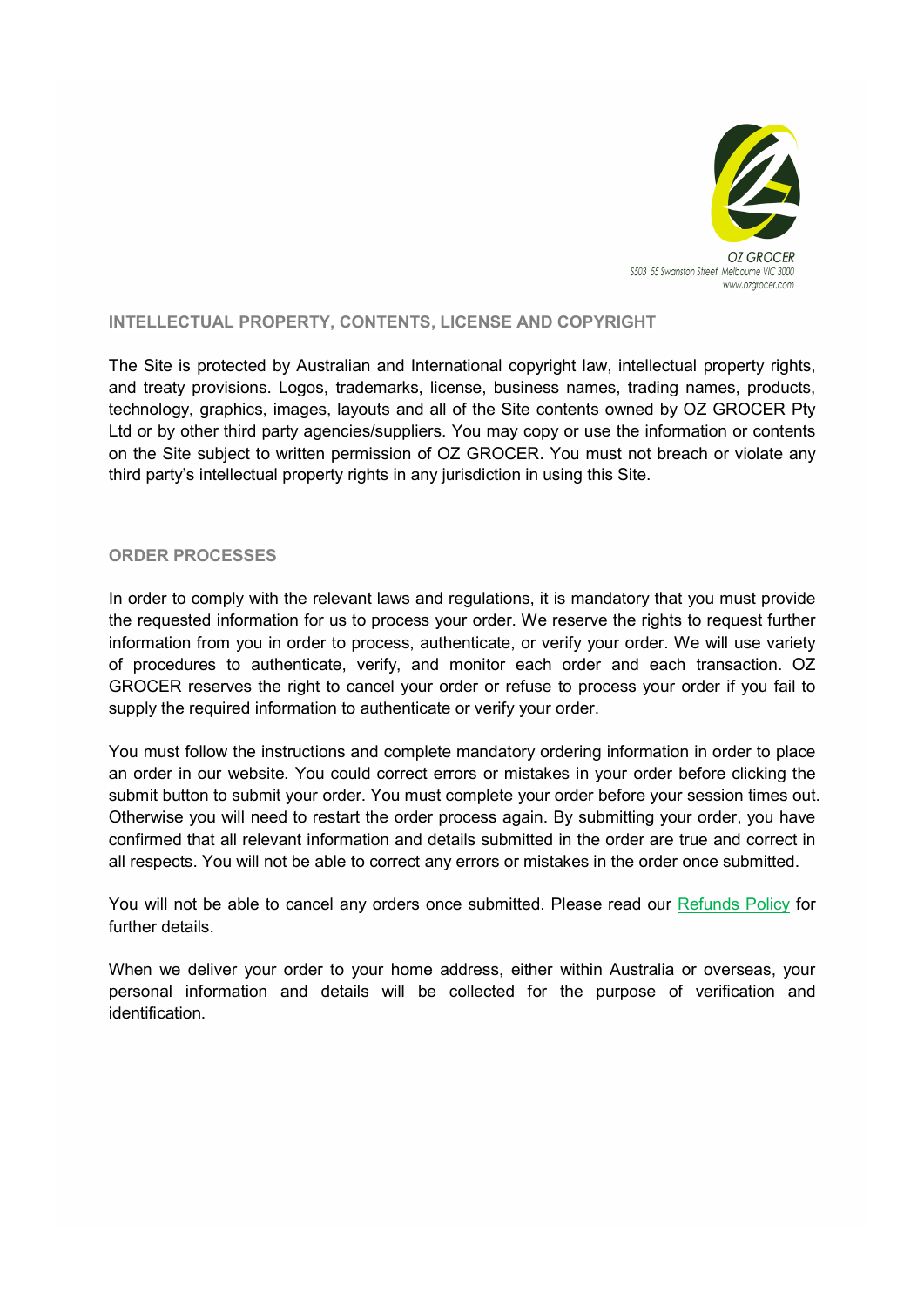

# PRICES, DELIVERY FEES, TAXES

All prices displayed in the Site are extremely competitive. OZ GROCER reserves the rights to modify or amend prices, delivery fees, and taxes for commercial reasons. Some prices and delivery fees displayed in the Site may subject to additional fees, surcharges, and taxes, levied by the suppliers or by the third party agencies/ representatives. Prices, delivery fees and taxes are set in AUD (Australian Dollar) unless specified otherwise in the Site. All prices, delivery fees, surcharges, and taxes in the Site are subject to change from time to time without prior notice. OZ GROCER shall not be responsible or liable to prices, fares, fees, and taxes charged by the suppliers or the third party providers/agencies/representatives as they may change from time to time without prior notice. All prices, fees, and taxes are also subject to relevant/applicable taxes imposed by federal/state/local government. Applicable fees, taxes, and surcharges may be charged by the suppliers or the third party agencies/representatives in the event of ordering cancellation or an unsuccessful delivery attempt. Regardless of any circumstances, you must be responsible to indemnify OZ GROCER for the applicable fees, taxes, and surcharges levied by the suppliers or the third party agencies/representatives in the event of an order cancellation or an unsuccessful delivery attempt.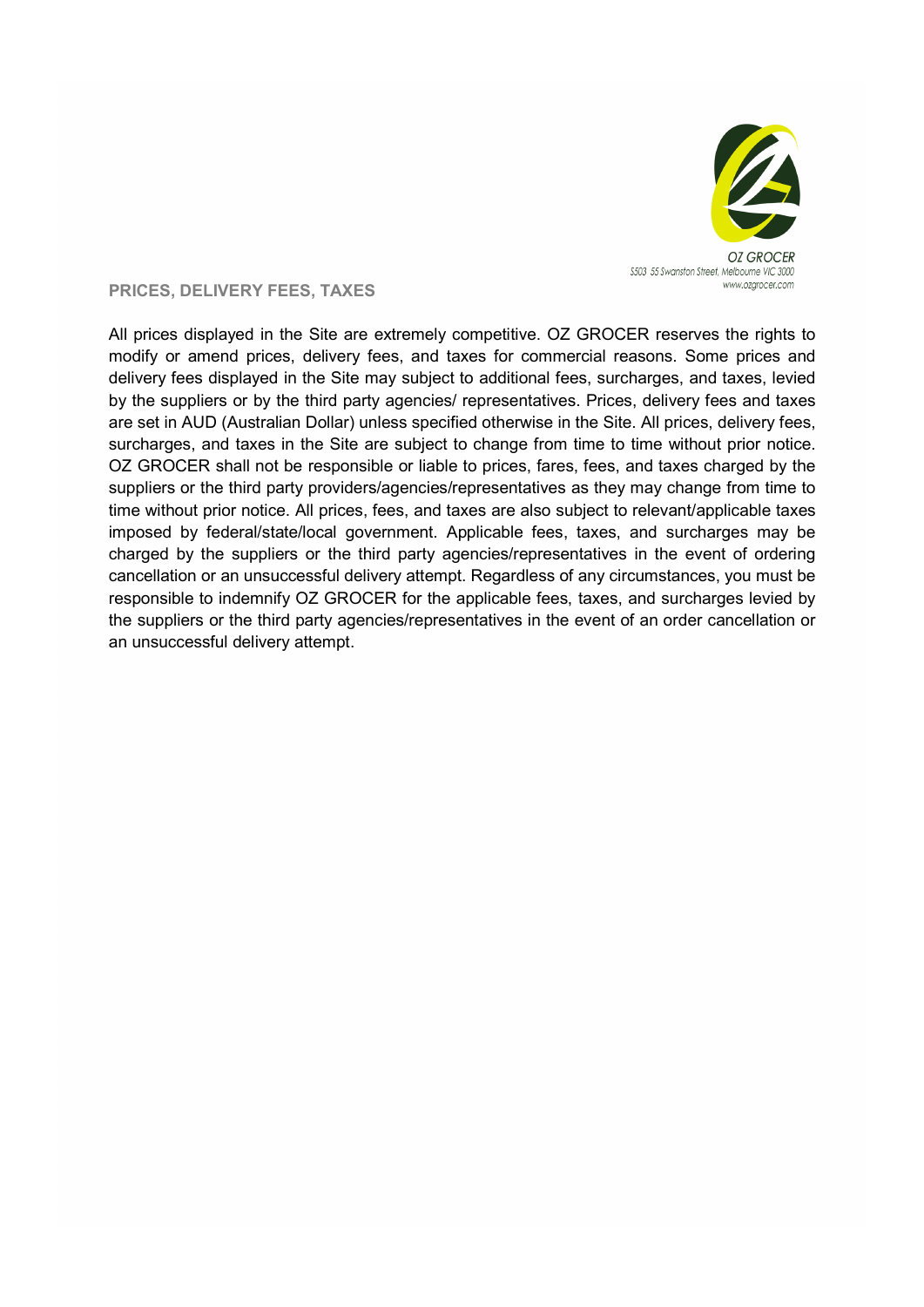

# WE BEAT ANY PRICES & GIVE YOU 5% OFF WHEN YOU FIND CHEAPER PRICE ON THE SAME ITEM FROM ANOTHER AUSTRALIAN RETAILER\*\*

# \*\* TERMS AND CONDITIONS

- 1) OZ GROCER will beat any Australian retail competitor's official quote, or price, after all associated transaction and delivery costs.
- 2) Official quote or price means price(s) obtained from a catalogue, webpage, screenshot on your phone, or similar provided by all Australian retail registered entity. OZ GROCER will not beat a written quote or a price from overseas companies or companies not registered in Australia.
- 3) The maximum amount a customer may claim is the maximum quantity of (3) three of each product claimed.
- 4) EXCLUSIONS:
- OZ GROCER will not beat a competitor's quote or price when the quote or price provided by the competitor is more than or better than the price that OZ GROCER pays to its supplier/wholesaler.
- **Liquidated Stocks**
- Clearance / Discounted / Discontinued Products
- Part of Promotional Offer, including coupon/voucher offers and cash back offers
- Short dated product/item, normally within 5 month of its best before/use by date
- Out of Stock product/item
- Exclusive pricing or price which is not available to the public
- Overseas orders and offers
- Delivery Fee(s) excluded
- 5) Quotes must be in writing and verbal quote is not accepted. OZ GROCER must be able to verify the competitor's price or quote, using its own method, at the time when a claim is being made. We need at least 24-48 business hours to verify your claim from the time when we receive your order or email request.
- 6) How to claim On-line:
- You need to place your order and pay your order in full with us.
- Email us your order number together with the URL / Direct link of the product on the competitors' website it is being advertised on.
- Once your claim has been approved by us, we will email you to confirm your bank account details and we will refund you the difference for the beaten price.
- 7) Your claim is subject to stock availability at OZ GROCER at the time when a claim is being made.
- 8) OZ GROCER reserves the right **NOT** to beat any prices/quotes/ from any competitors if you **FAIL** to comply with the above terms and conditions.
- 9) OZ GROCER reserves the right to alter, update, amend, change, or terminate these terms & conditions without prior notice.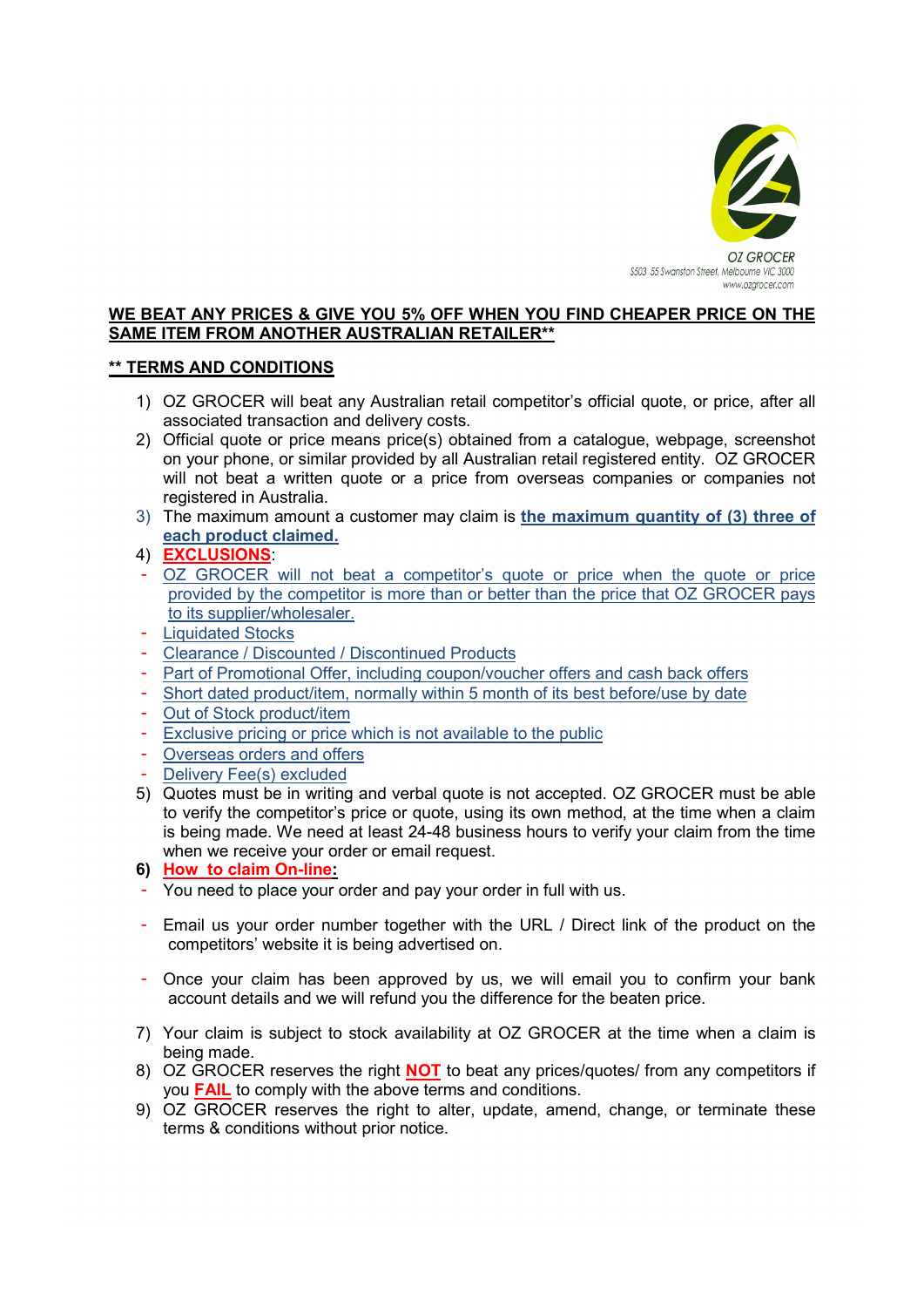

## PAYMENT METHODS

\$503 55 Swanston Street, Melbourne VIC 3000

We do not accept cash payment in our warehouse or when we deliver your order to you. All order must be paid in advance using below secure payment methods:

Direct Transfer to our Bank Account below:

ANZ Bank

Account Name: OZ GROCER Pty Ltd

BSB: 013 160

Account Number: 640 781 984

(Please type in your Order Number as the Reference No. when you make payment to our bank account)

- Credit/Debit Card
- PayPal Payment

Payments using a Credit/Debit Card and PayPal may incur an extra fee or surcharges from us.

# EXCHANGE RATES

Exchange Rates in the Site are subject to change from time to time without prior notice. We may use both dynamic and static exchange rate mode in determining our exchange rates in the Site. We have different exchange rates for certain delivery destinations. Our dynamic exchange rates model is updated frequently as we are aiming to provide you with the most competitive exchange rates. The chosen exchange rate will be the applicable exchange rate for your order/transaction. Your order information and the applicable exchange rate are also set out in the confirmation email. Failure to submit your order within specific timeframes will result an automatic update on the applicable exchange rate for your transaction.

Applicable exchange rate for your order is absolutely non-negotiable once your order is submitted.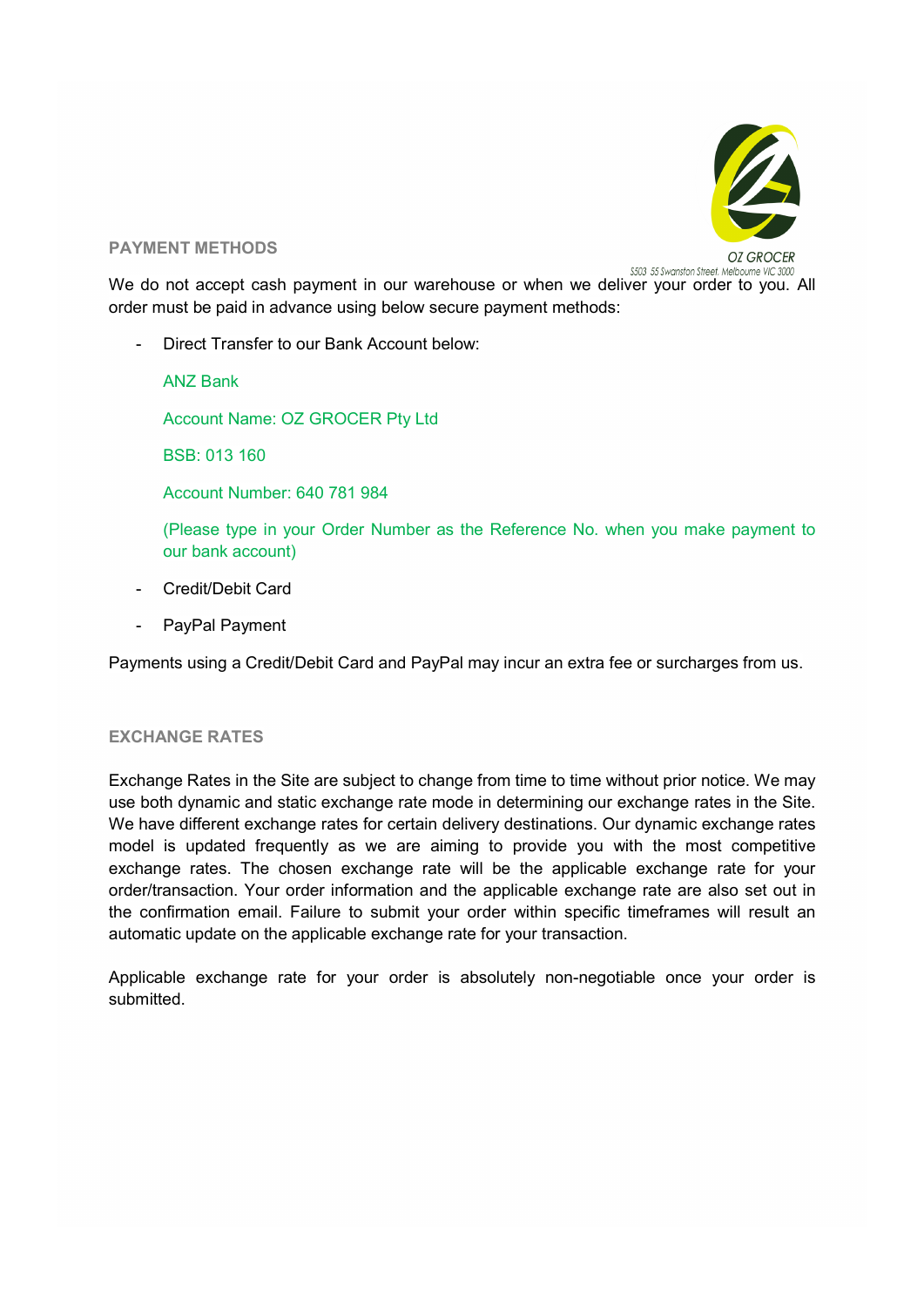

PRODUCTS & SERVICES

You could only purchase those products and services listed in the Site. The available products and services for you to purchase in the Site are subject to change from time to time at our sole discretion without prior notice.

Available products and services are subject to availability from OZ GROCER Pty Ltd or from the suppliers or the third party providers/agencies/representatives. Some products and services are NON-REFUNDABLE.

Certain products and services are subject to limited quantities and limited delivery distances. We reserve all the rights to limit the sales of our product(s) and to limit the delivery service of our product(s) to any persons and to any businesses from time to time at our sole discretion without prior notice.

All products and services displayed in our website may be discontinued at anytime. Photos, colours, and images used to display our products and services in our website may not be as accurate as the actual products and services that you will receive upon the delivery.

OZ Grocer does not warrant that quality of delivered products and services obtained by you will meet your personal expectations or your business expectations. OZ Grocer must not be held responsible to any errors or any mistakes that may occur to our products and services, including but not limited to the expired product or the expired service.

# PRODUCT & DELIVERY SERVICE RESTRICTIONS

Product limits and service availabilities are subject to a country's customs and International border's regulations and restrictions. We reserve the rights, at our sole discretion, to update service availabilities and product limits based on the destination country from time to time without prior notice.

OZ GROCER recommends that you always check and read the relevant laws and regulations of the country you are delivering to via the relevant government website.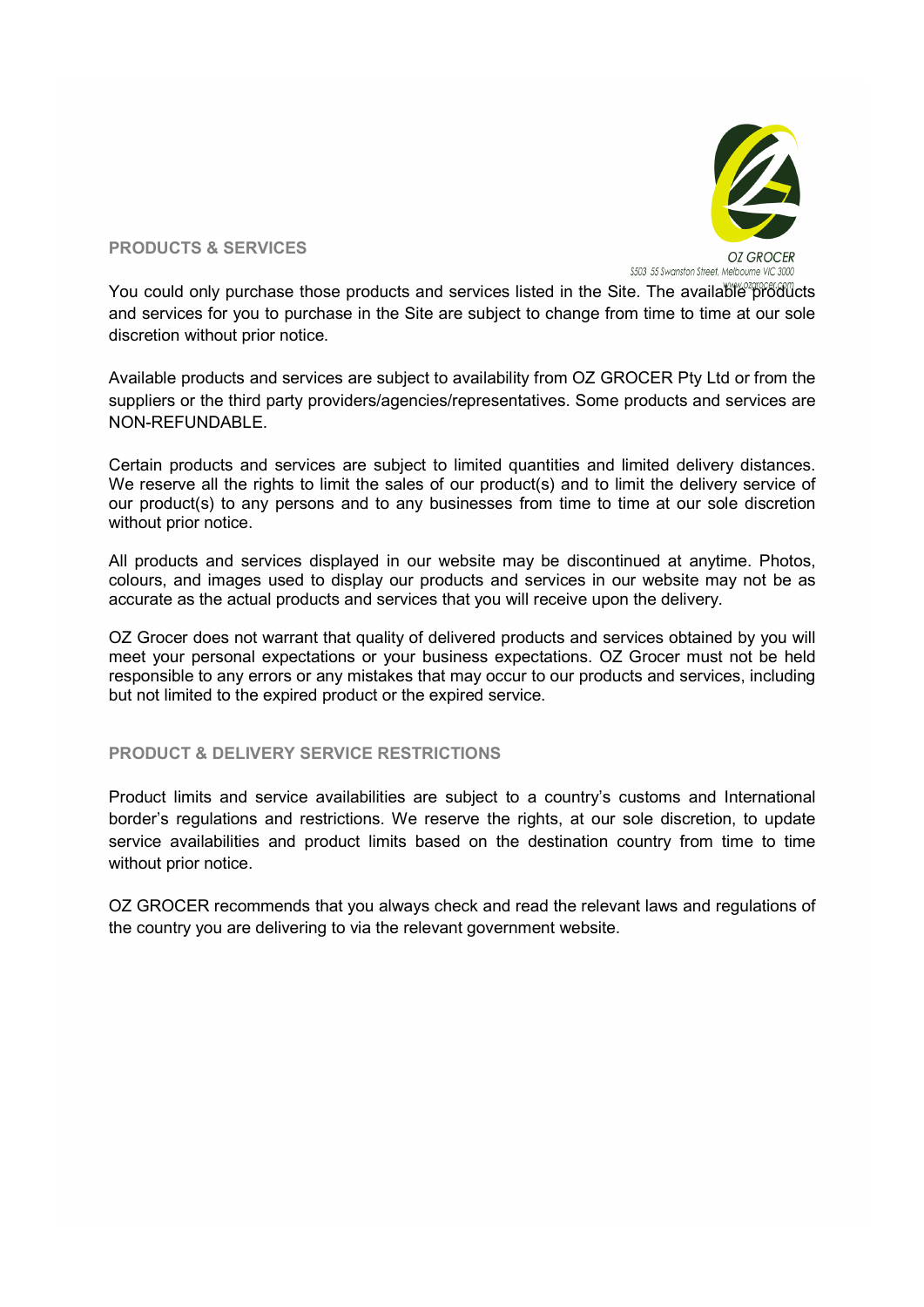

## PROHIBITED/DANGEROUS/HAZARDOUS GOODS OR ITEMS

Some items and goods are not allowed to be taken inside the aircraft or a cargo ship. Each airline and each cargo ship company has different policy against prohibited/hazardous goods or items. It is your obligation to check this issue with the relevant airline.

In Australia, you can visit the link below to assist you in finding some useful information about prohibited/hazardous goods:

- http://travelsecure.infrastructure.gov.au/onboard/

# PRODUCT LABELLING & PACKAGING

We strongly recommend that you carefully read the labels and instructions on consumables and food products prior consumption.

Some imported goods and items, including those goods coming from outside of Australia or overseas, may have different quality of ingredients and packaging with those similar products made directly to Australian market and those available in Australia.

# PRODUCT EXPIRY DATE / BEST BEFORE DATE POLICY

We have a policy to supply product(s) at least 30 days beyond its "Best Before" date. Each product "Best Before" date or "Expiry Date" is stated on the "Product Description" section.

You must be aware that product(s) sold beyond its "Best Before" date will definitely have different quality attributes, including but not limited to its texture, colour, taste, flavour, and specific qualities implied on its packaging or labeling. We do not sell product(s) labeled "Use by" or "Expiry on" beyond its expiration date.

Regardless of any circumstances, OZ Grocer cannot be held responsible that quality of delivered products obtained by you will meet your personal expectations or your business expectations. OZ Grocer must not be held responsible to any errors, damages, liabilities, or any mistakes that may occur to our products and services, including but not limited to the product(s) sold beyond its "Best Before" date. You are fully responsible when you purchase this product(s) sold beyond its "Best Before" date.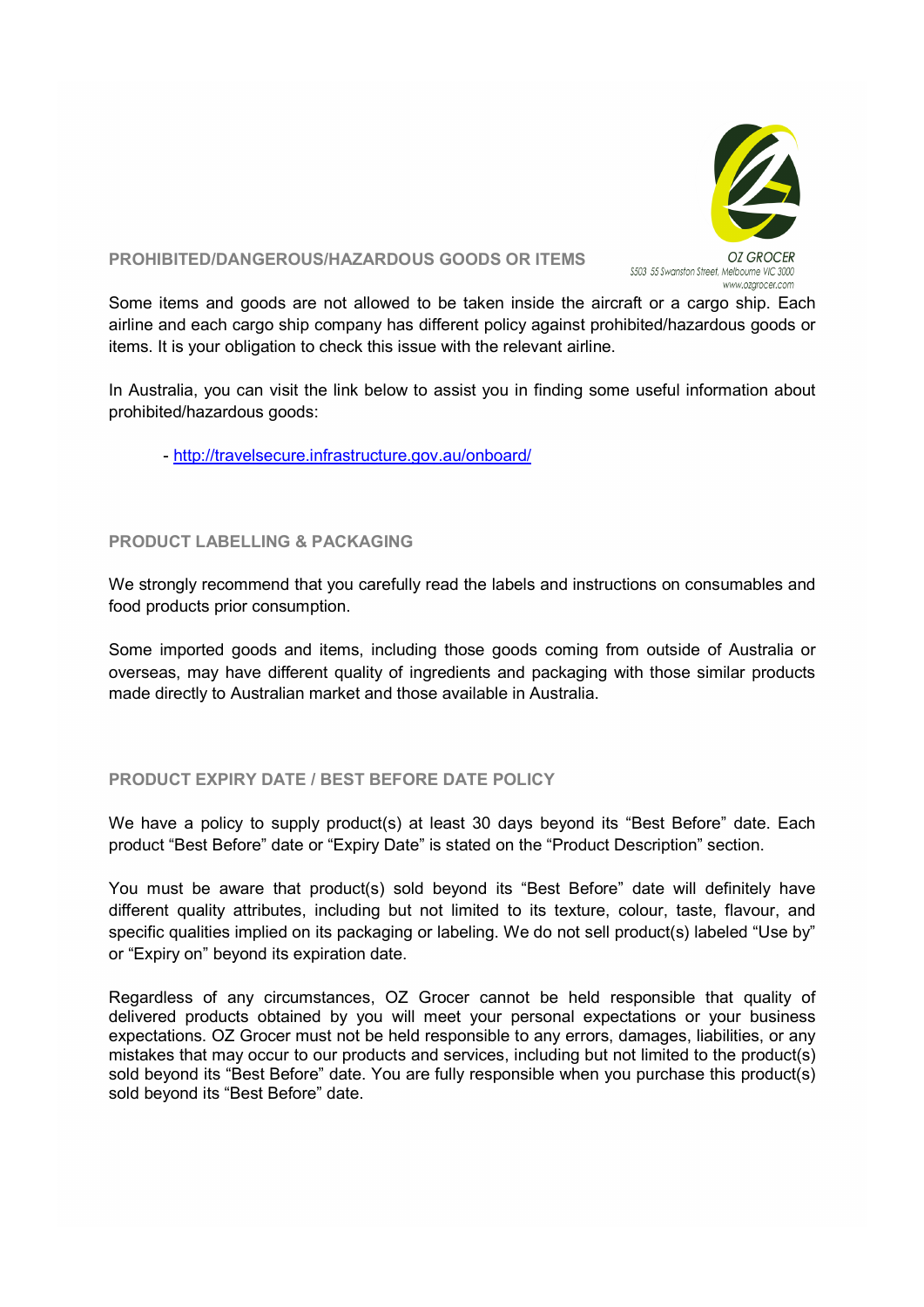

DISCOUNT & VOUCHER/COUPON CODE

Discount/voucher/coupon code can only be used for a single transaction and cannot be used in conjunction with any other discounts and offers.

INSURANCE COVER

Insurance Cover for your order is highly recommended for both domestic and International deliveries. Please check our Extra Insurance Delivery Cover for further details.

PAYMENT OF YOUR ORDER, ON-LINE PAYMENT SURCHARGES & EXCHANGE RATE **CONVERSION** 

We accept payments via Electronic Fund Transfer (EFT) directly to our Bank Account, a Debit/Credit Card, and a PayPal Account as a payment method for your order.

When you make an on-line booking or purchasing our products and services from our website, you must pay everything in full at the time of the booking.

Most of banks and credit/debit card companies charge a processing fee or a transaction fee to their members/clients/accountholders. You must check and confirm the associated fees and charges from your bank or your credit/debit card provider prior using your credit/debit card to make payments in our website. This so called a" transaction/processing" fee may attract an additional surcharge ranging from 0% up to 11% from your total amount due, depending on your bank or your credit/debit card provider.

OZ GROCER cannot be held liable to any additional fees and surcharges levied by your bank or your credit/debit card provider. You must check and confirm the relevant transaction fees/surcharges from your bank or your credit/debit card provider prior making payment in our website. When you pay through Electronic Fund Transfer (EFT) from your bank account to our bank account, you must pay your order within 90 minutes of the placement of your order(s) in our website.

# YOUR ORDER MAY BE CANCELLED IF NOT PAID VIA ELECTRONIC FUND TRANSFER (EFT) WITHIN 90 MINUTES OF THE PLACEMENT OF YOUR ORDER(s) IN THE SITE.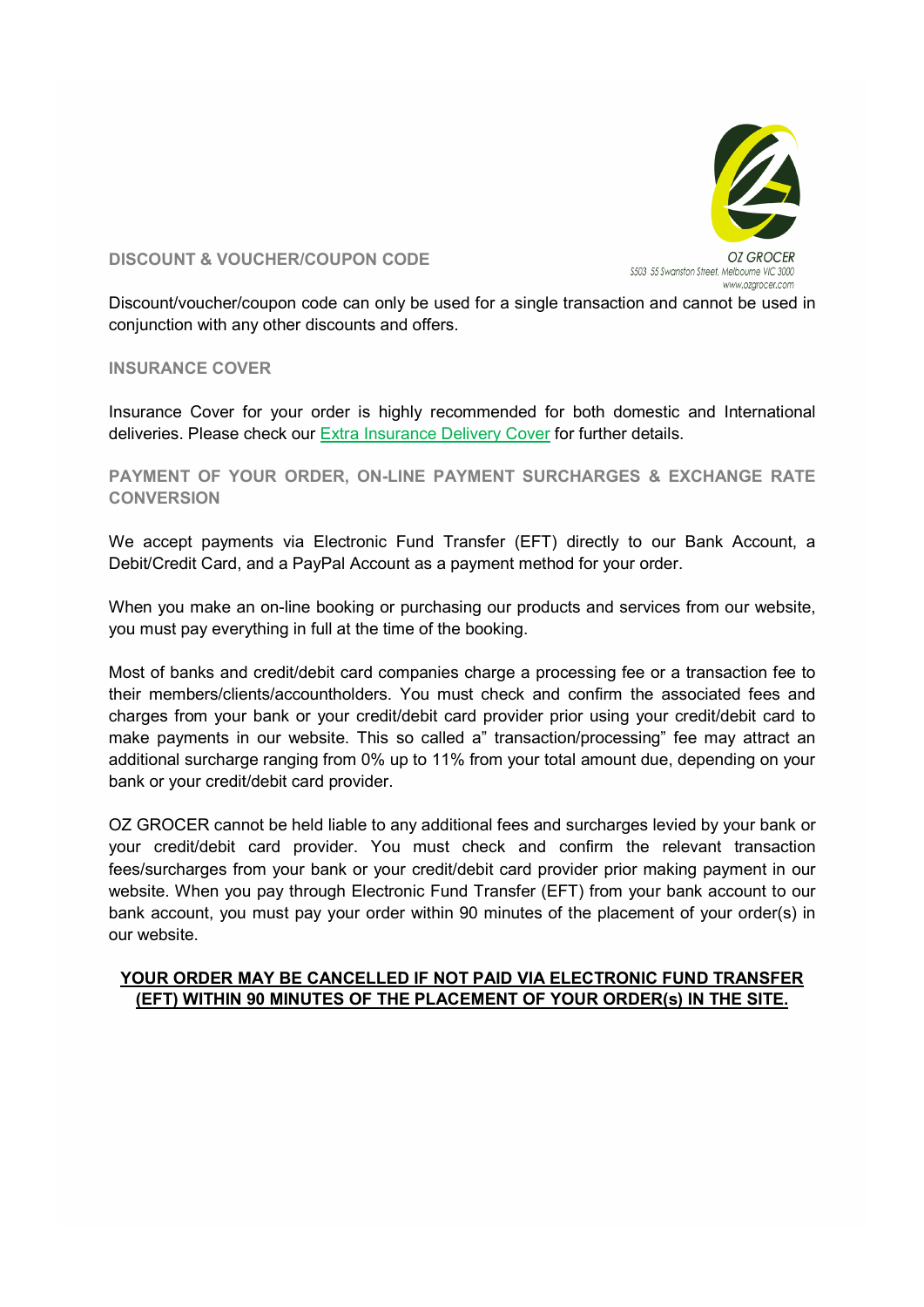

By using our website, for any reasons, you have also agreed and consented that we reserve rights to charge you any additional fees/surcharges which may be imposed by our banks and our third party payment processors. When your payment is not received by us on  $\frac{1}{10}$  our bank account, for any reason, you must make payment to us immediately when we ask you to do so.

# DECLINED CARD

When your credit card is declined for any reasons, you must deposit electronically to our bank account (EFT) within 90 minutes, to guarantee us that you will settle any outstanding amounts owed to us.

# CHARGEBACK ON CREDIT CARD PAYMENT

Regardless of any circumstances, once you have made full payment by credit card to us, you cannot seek any remedy, any damage, or any chargeback to us if any suppliers fail to provide the service which was contracted to you. You must seek remedy or chargeback from the relevant supplier, but not to OZ GROCER Pty Ltd.

## FRAUD & SCAM PREVENTION

It is your responsibility to ensure all order details submitted to us by you, including spelling, are correct. OZ GROCER will not be responsible to any errors in your booking details caused by you. You must use the same full name as in either your Passport, or your Driver License, or your Bank Statement in order to make order(s) in our website.

We may decline to process your order(s) when we suspect that your order(s) or transaction(s) is considered suspicious, or unusual, or illegitimate. OZ GROCER may not be able to process your order(s) due to differentials on your order details, name, and credit/debit card.

Any errors in spelling your full name in your order details will result 100% cost of the booking. You will not receive any refunds/compensations whatsoever from us and also from the relevant supplier or the relevant third party agency. Some products are non-refundable. Please be extremely vigilant prior make order(s) from our website. You must read the relevant Refund policy together with the applicable terms and conditions prior making any payment(s).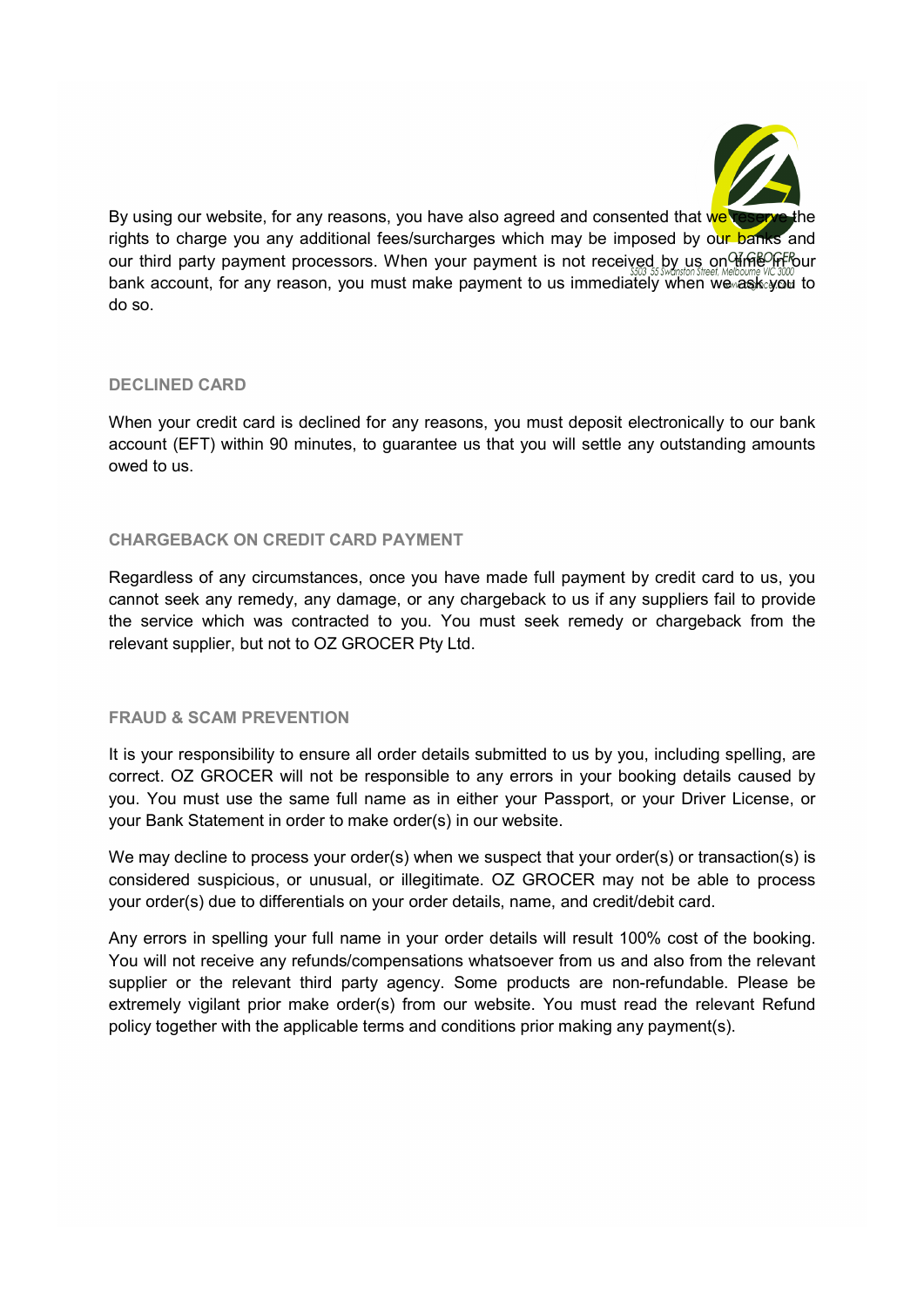## CONFIRMATION OF YOUR ORDER AND PAYMENT



Once you click the submit button, our On-Line Ordering Facility will display the summary order in details. You cannot change any order that has been submitted to us.

**OZ GROCER** 

We, at our sole discretion, reserve the rights to refuse or to process any order that we receive.

You will receive an email confirmation from us to notify that your payment has been received by us and your order is delivered to the nominated address. The email confirmation will also display the delivery day for you to receive your order.

CONSIGNMENT & DELIVERY DATE

It is your responsibility to allow sufficient time to receive your order. We strive to our commitment to dispatch your order(s) the next working day or immediately once we have received your payment in full in our bank account.

# DELIVERY WITHIN AUSTRALIA

When you have received the notification email from us that your order has been dispatched from our warehouse, please allow 4-7 business days for metro or CBD deliveries and 7-10 working days for regional and remote areas.

Some regional and remote areas deliveries will not be delivered door to door. Delivery for regional and remote areas may be delivered to Australia Post Office or a third party courier local depot. You will be contacted to collect your order from that collection point. PO Box address is prohibited. Delivery to remote/rural and regional areas may incur some additional costs and times.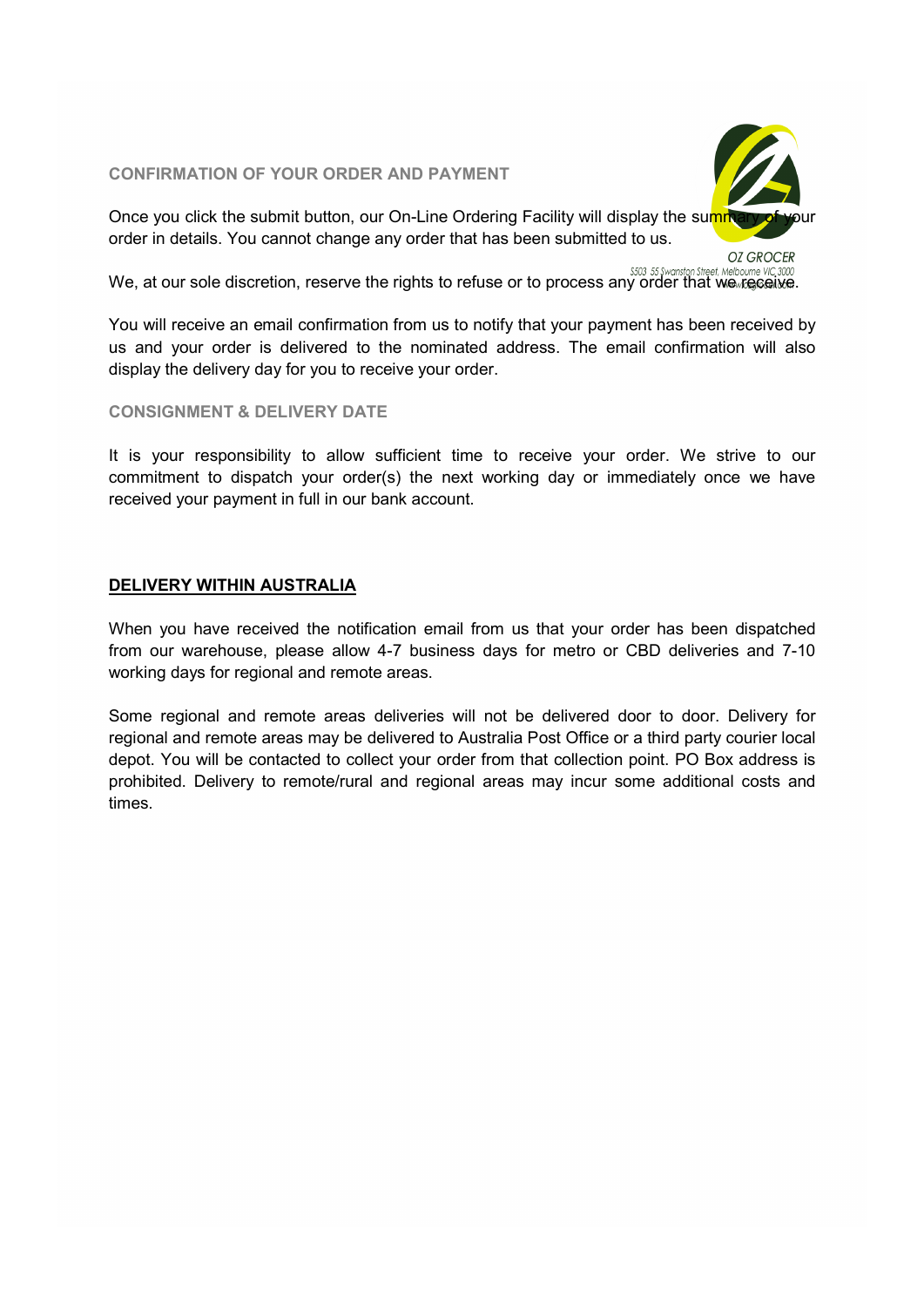OZ GROCER DELIVERY INFORMATION



# FREE "KERB SIDE"PICK UP

"KERB SIDE" Pick up is the fastest way for you to pick up your order.

There is "NO MINIMUM SPENDING" required for "KERB SIDE" Pick Up and it is "FREE".

## Kerb Side Pickup Procedures

- 1. In the checkout option, ensure to select "Kerb Side Pickup" as the "shipping option"
- 2. Please note the pickup timing option which is available on the checkout page.
- 3. On the day, please proceed to our warehouse area at "25 Hume Street Huntingdale".
- 4. Park your car right in front of our warehouse loading door to load your box.
- 5. Call our line at (03) 8522 1808 / (+61) 450 660 186 / (+61) 402 657 707 upon your arrival and stay inside your vehicle while waiting.
- 6. Please show our staff your ID and copy of your invoice (either print copy or screenshot from your mobile) once our staff come out with your order.
- 7. Once your ID has been verified and the collection form has been signed, you can load your parcel/order into your car.

## E-Parcel Sendle Delivery Service

We deliver nationwide with no minimum spent. Following are OZ GROCER delivery fees:

## MELBOURNE CBD – METRO – V1 (up to 20kg weight limit per order for retail client)

- A Fixed Delivery Fee of AUD 9.99 per order.

#### GEELONG, BALLARAT, WODONGA, VIC COUNTRY (unlimited weight – DRY items only)

Our Delivery Fee is displayed automatically on the Checkout Page once you have entered your Full Name, Address, and Postcode. Please select from the available Courier options.

#### INTERSTATE within AUSTRALIA (unlimited weight – DRY items only)

Our Delivery Fee is displayed automatically on the Checkout Page once you have entered your Full Name, Address, and Postcode. Please select from the available Courier options.

\*Threshold amount is the final amount that needs to be paid after all surcharge and all applicable discount(s)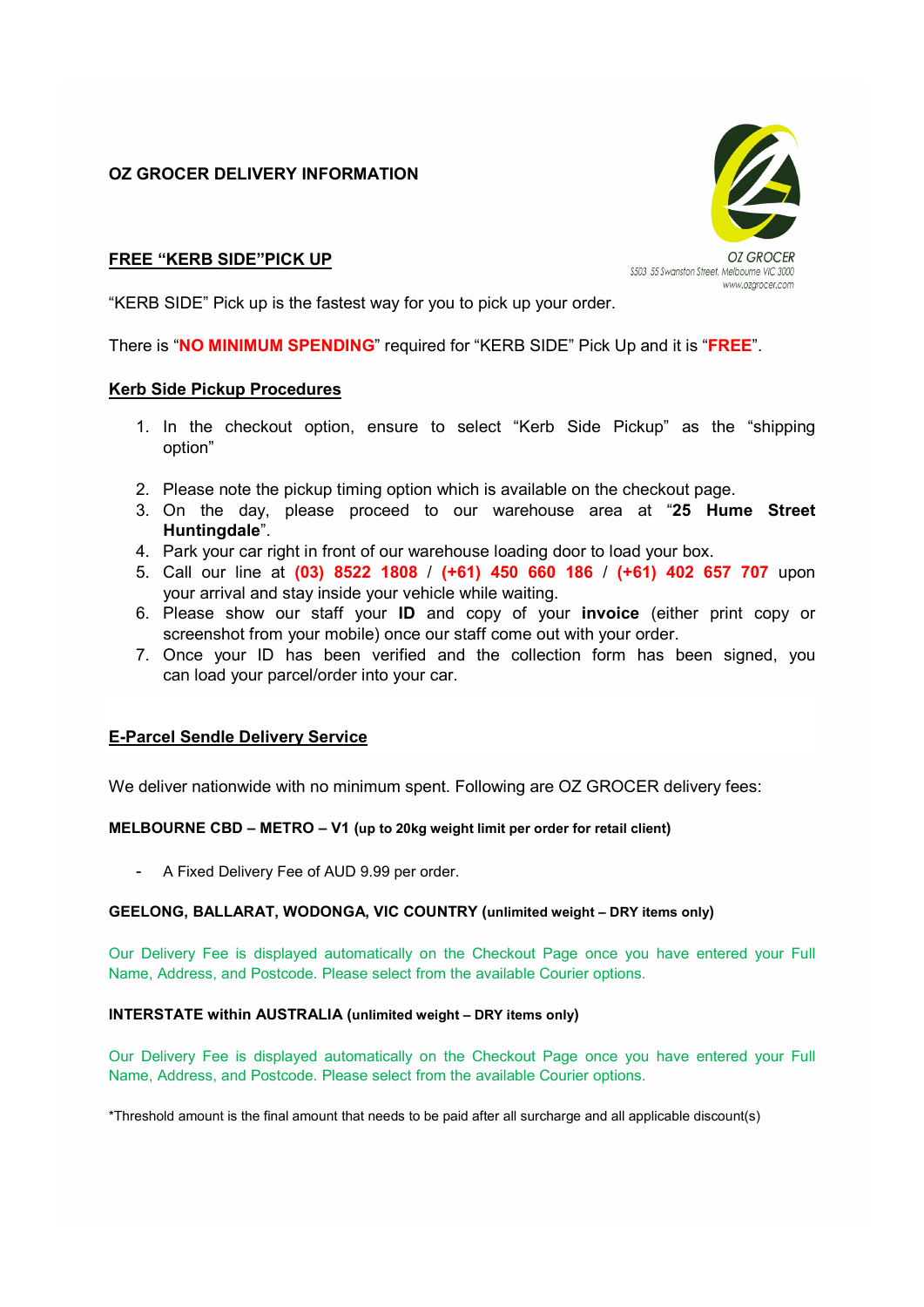

The weight of our packaging with bubble box wraps is approximately 1kg.

Your order(s) may be separated by us should the limit of each consignment is reached.

# INTERNATIONAL DELIVERY(s) & WHOLESALE ORDER(s)

(Please contact/email/live chat with us directly for an accurate shipping rates and details) (We have delivery and insurance options for pallet size) (Pallet size order is insured up to AUD 2,000 in value for each pallet)

Please notify us immediately via live chat / email should you are unable to find your postcode automatically on our checkout page

# DELIVERY ZONES & POSTCODES

#### Melbourne CBD & METRO V0

3000-3062, 3064-3098, 3101-3138, 3140-3210, 3800-3801, 8000-8999, 9999

## VIC V1

3063, 3099-3100, 3139, 3335-3341, 3427-3443, 3750-3799, 3802-3811, 3910-3920, 3926- 3944, 3975-3978, 3980-3983

## Geelong GL VIC

3211-3220

## Ballarat BR VIC

3350, 3353-3356

#### VIC Country V2

2648, 2715, 2717-2719, 2731-2739, 3221-3334, 3342-3349, 3351-3352, 3352-3426, 3444- 3688, 3691-3749, 3812-3909, 3921-3925, 3945-3974, 3979, 3984-3999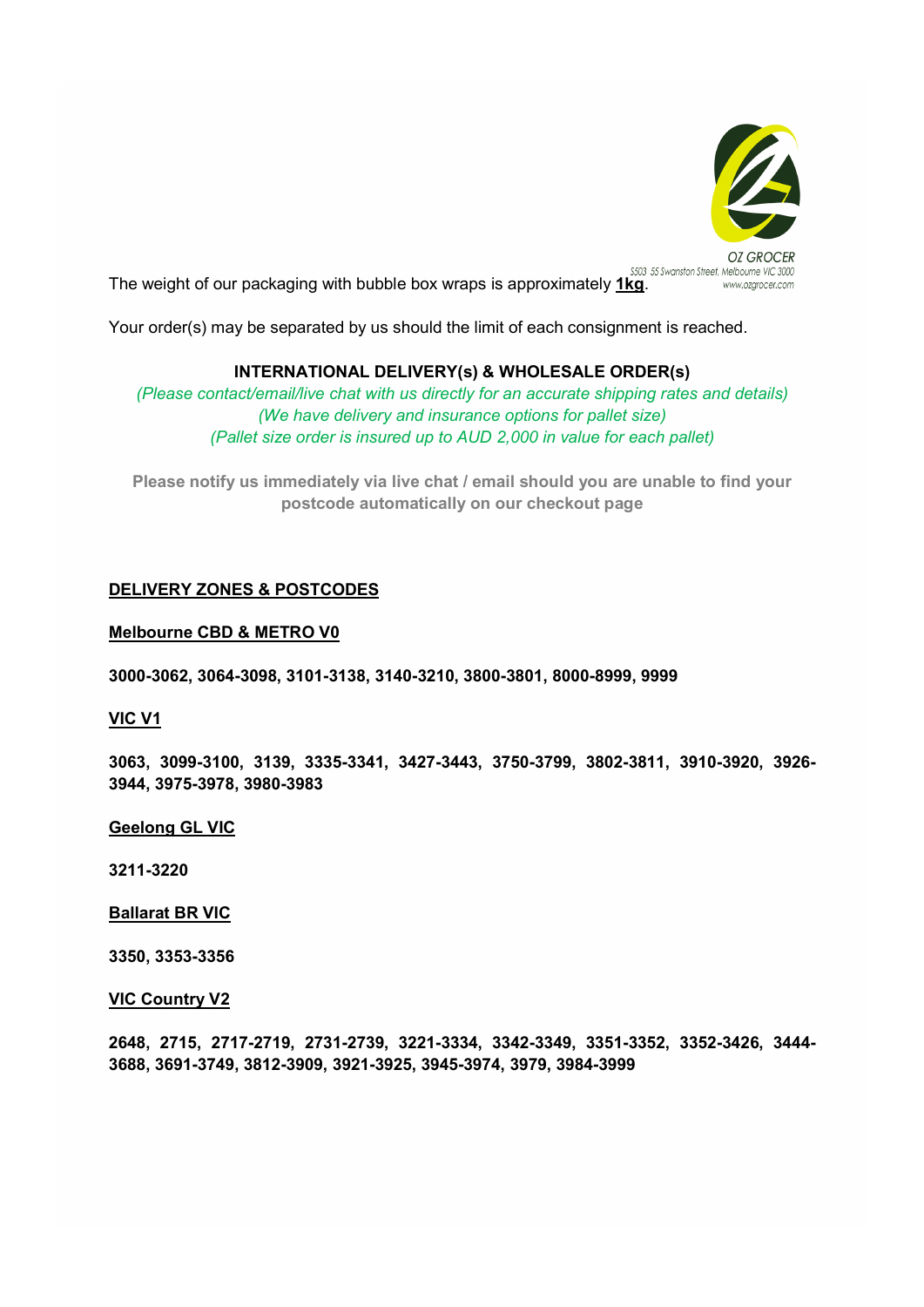#### Wodonga VIC V3

3689-3690

#### Sydney Metro N0



1000-1935, 2000-2079, 2085-2017, 2109-2156, 2158, 2160-2172, 2174-2229, 2232-2249, 2557-2559, 2564-2567, 2740-2744, 2747-2751, 2759-2764, 2766-2774, 2776-2777, 2890-2897

#### Brisbane Metro Q0

4000-4018, 4029-4068, 4072-4123, 4127-4129, 4131-4132, 4151-4164, 4169-4182, 4205-4206, 9000-9725

#### Adelaide Metro S0

5000-5113, 5115-5117, 5125-5130, 5158-5169, 5800-5999

#### Perth Metro W0

6000-6030, 6036, 6050-6066, 6069, 6076, 6090-6110, 6112-6120, 6147-6160, 6162-6175, 6180, 6182-6206, 6210, 6800-6990, 6992-6996

#### Tasmania Metro T0

7000-7019, 7050-7053, 7055-7108, 7172, 7248-7254, 7258-7329, 7800-7999

#### Sydney N1

2080-2084, 2108, 2157, 2159, 2173, 2230-2231, 2508-2514, 2555-2556, 2560-2563, 2568- 2574, 2745-2746, 2752-2758, 2765, 2775, 2778-2786

#### Gosford GF

2250-2263

## Wollongong WG

2500-2507, 2515-2532

Newcastle NC

2282-2310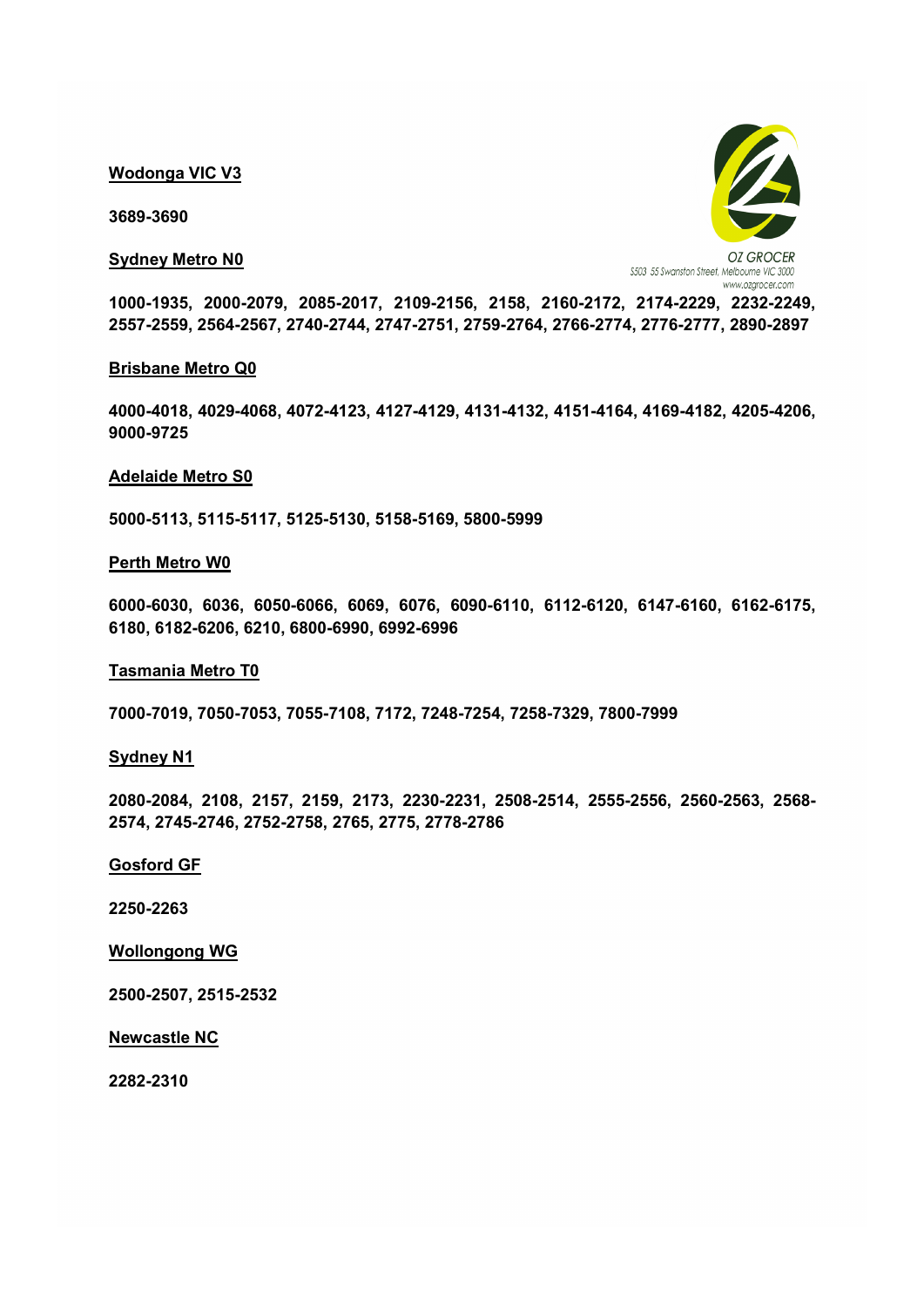Canberra CB

200-299, 2600-2620, 2900-2920

**NSW Country N2** 



2264-2281, 2311-2484, 2487-2499, 2533-2554, 2575-2599, 2621-2639, 2642-2647, 2649-2707, 2710-2714, 2716, 2720-2730, 2787-2879

Albury N3

1936-1999, 2640-2641, 2708-2709

Tweed Heads N4

2485-2486

Gold Coast GC

4210-4224, 4226-4269, 9726-9919

Sunshine Coast SC

4550-4579

**Ipswich IP** 

4300-4308

Brisbane Q1

4019-4028, 4069-4071, 4124-4126, 4130, 4133-4150, 4165-4168, 4183-4204, 4207-4209, 4270-4299, 4500-4549

## QLD Country Near Q2

4309-4453, 4580-4693

QLD Country Mid Q3

4454-4499, 4694-4802, 4804-4805, 9920-9960

QLD Country North Q4

4803, 4806-4999, 9961-9998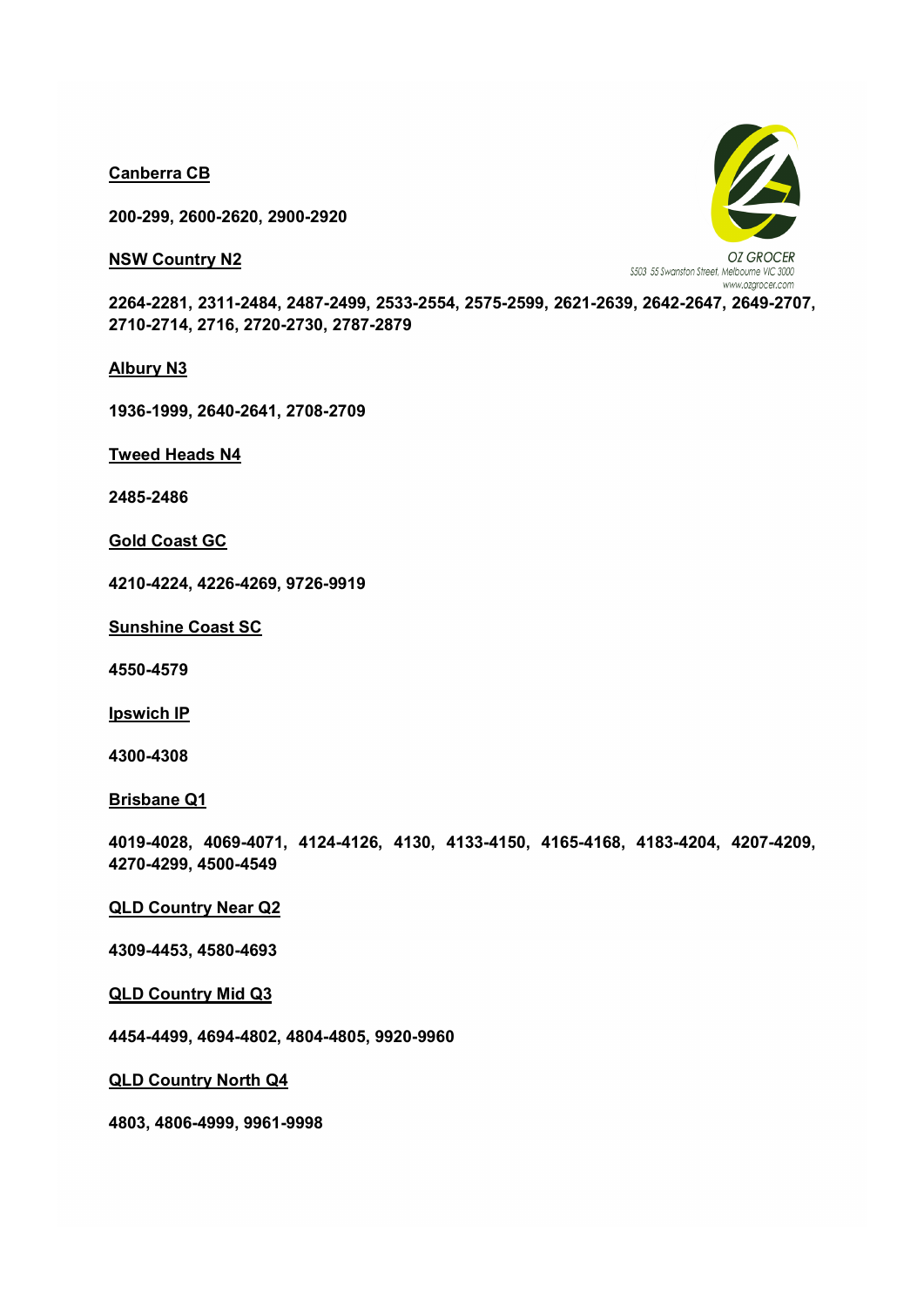# Coolangatta Q5

4225

Adelaide S1

5114, 5118-5124, 5131-5157, 5170-5200

**SA Country S2** 

2880-2889, 5201-5749

WA Country South W2

6215-6700

WA Country North W3

6701-6797

Christmas & Coco Island W4

6798-6799

Perth W1

6031-6035, 6037-6049, 6067-6068, 6070-6075, 6077-6089, 6111, 6121-6146, 6161, 6176- 6179, 6181, 6207-6209, 6211-6214, 6991, 6997-6999

Tasmania T1

7020-7049, 7054, 7109-7150, 7155-7177, 7173-7247, 7255-7257, 7330-7799

## Northern Territory Near NT1

800-802, 804-821, 828-851, 853-853, 860-861, 870-871, 873-879, 906-999

## Northern Territory Remote NT2

803-803, 822-827, 852-852, 854-859, 862-869, 872-872, 880-905

## Norfolk Island NF

2898-2899



\$503 55 Swanston Street, Melbourne VIC 3000 www.ozarocer.com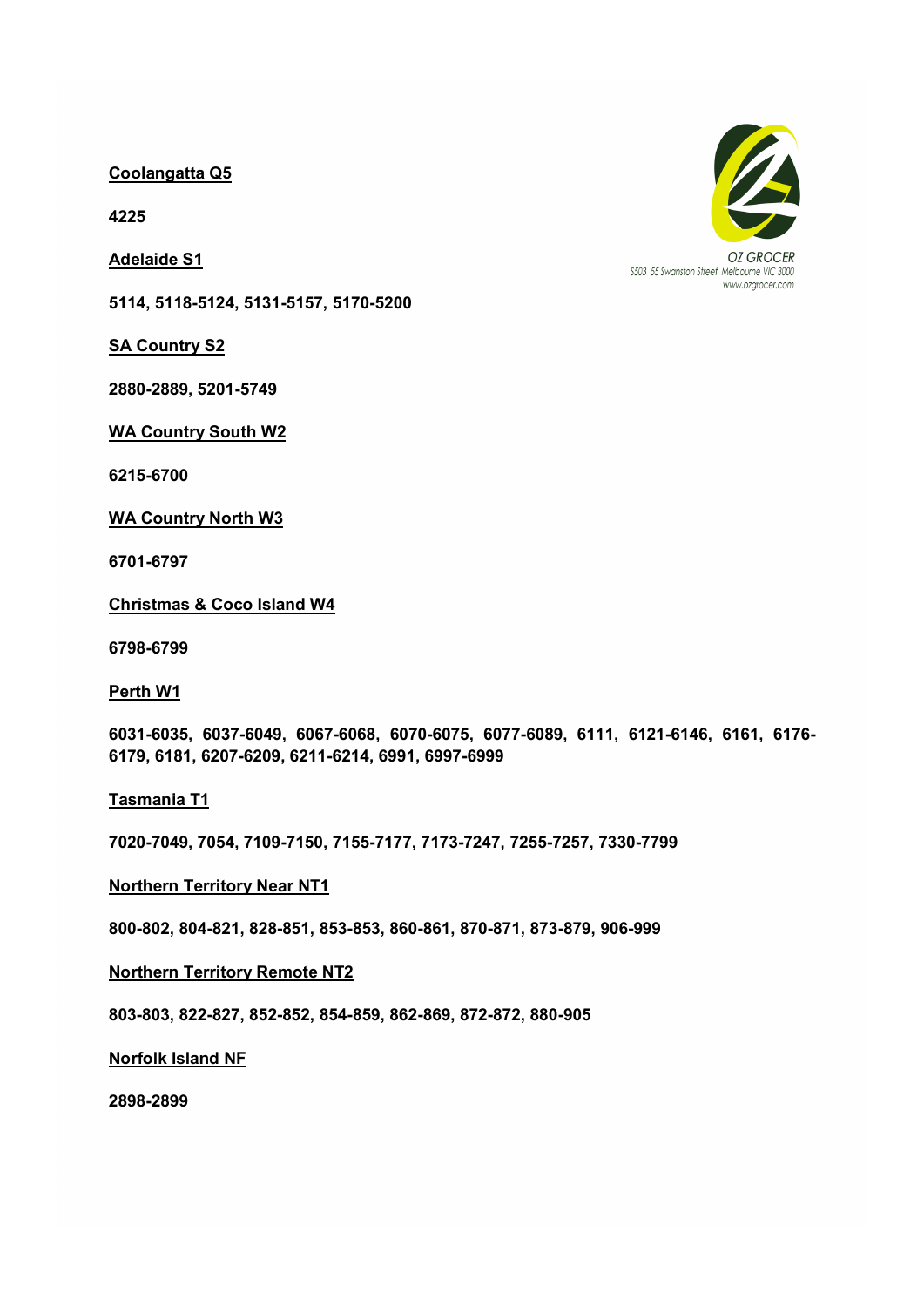# Antartic Territory AAT



# 7151-7154

Other postcodes which are not listed above are considered as INTERSTATE Delivery (within  $\alpha$ istralia) www.ozarocer.com All delivery destinations, postcodes, fees, and zones are subject to change without prior notice

You must sign when you receive the delivery of your order at the nominated address.

Delivery and consignment times are vary and are not guaranteed. Delivery and consignment times may vary depending to the operating hours of the third party delivery agencies or representatives. Delivery and consignment times may also subject to delays due to operational reasons which are beyond our controls.

By ordering with us, you have agreed, accepted, and authorised us to hold your order(s) that you have ordered until that order has been delivered to you.

There is a cut-off time of making payment using EFT or Direct Bank Transfer. When you order after 12.00 pm AEST (Australian Eastern Standard Time), please allow 1 extra business day for us to receive your payment into our bank account and to process your order.

You will receive an email confirmation to notify you that your payment has been received in our bank account.

Final email confirmation to notify that your order is on the way to the nominated address will be sent once your order has been dispatched from our warehouse.

You cannot change the nominated delivery address of your order once you submit your order.

When you are not home when the delivery arrives or at the time of delivery, your order may be taken to the nearest local post office in your area.

A Collection Card, which consists of all relevant contact and delivery details, will be left at the delivery address.

Please bring your valid Photo Identification together with the Collection Card in order to collect your order from the selected local Post Office or a local depot.

Re-deliveries cannot be made once your order has been taken to the nearest local post office or a local depot.

Should you fail to receive/to collect your order or in the case that your order is returned to us, you must be responsible to indemnify OZ GROCER for the applicable fees, taxes, and surcharges levied by the suppliers or the third party agencies/representatives in the event of an order cancellation or an unsuccessful delivery attempt.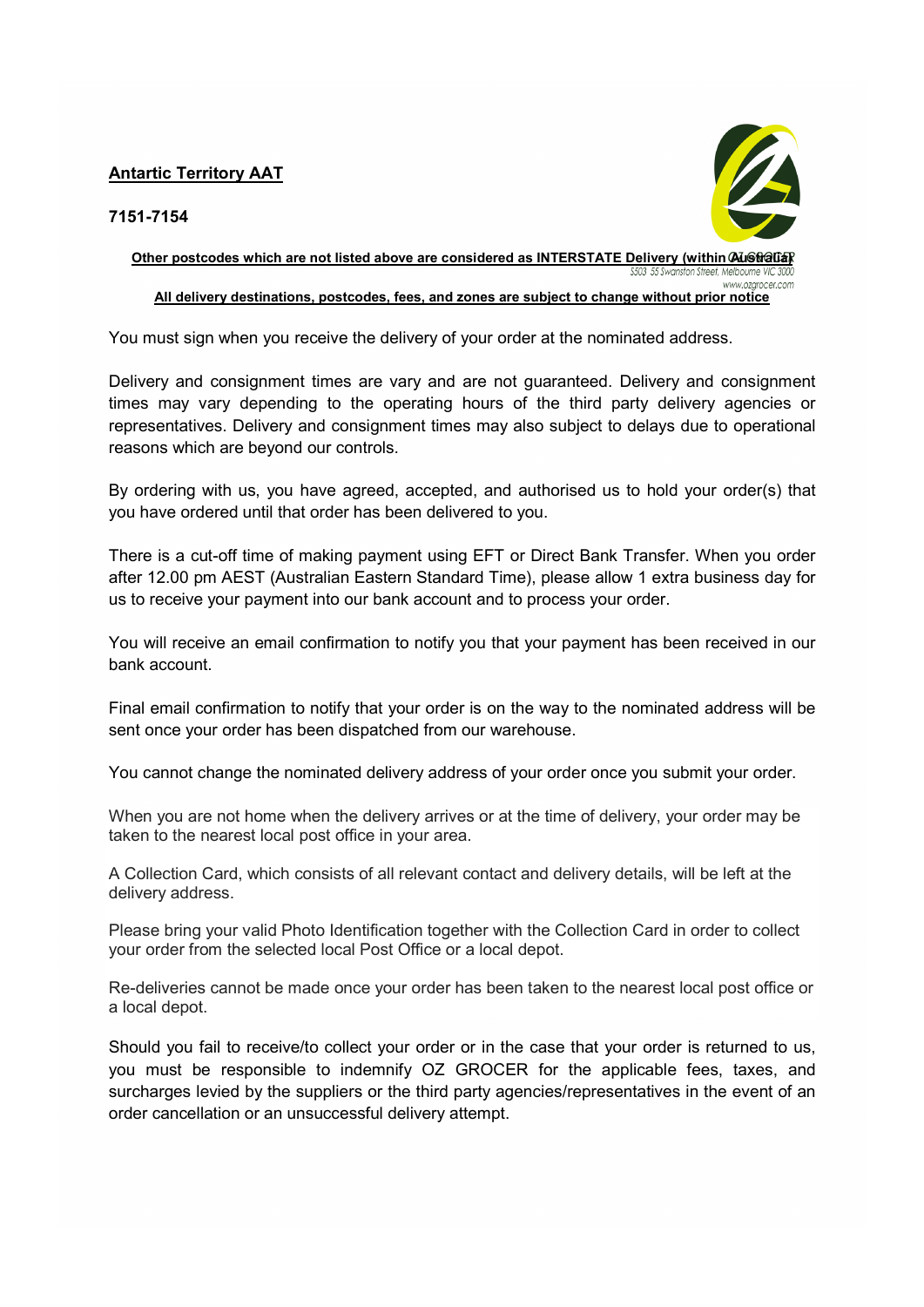

We will reasonably endeavour to supply your order according to the day and time specified in the confirmation email, however, we cannot be held responsible should we fail to supply your order for whatever reasons. We will return your money in full. Refund will be automatically credited into your bank account.

It may takes up to 2 weeks to refund your money into your bank account due to the banking system.

We may update the order period and delivery period from time to time, at our sole discretion, without prior notice.

# WHOLESALE ORDER (VIC &INTERSTATE)

All wholesale order is available for those with or without ABN/ACN Registration Number. There is "NO MINIMUM SPENDING" required for all Wholesale Clients to collect from our warehouse for "FREE". All Wholesale Clients with/without ABN/ACN are able to collect from our warehouse for free during specific times.

We deliver to our wholesale clients in VIC and nationally with "NO MINIMUM SPENDING".

All wholesale order for Interstate delivery will incur a Delivery Fee depending upon the order size, weight, and value. All pallet size order(s) is insured up to AUD 2,000 in value each pallet.

Please contact/email/live chat with us directly for an accurate shipping rates and details should you wish your order to be delivered to your business/warehouse address.

# FRESH & FROZEN PRODUCTS

Delivery of all fresh and frozen products will only be available in Victoria and will incur an extra delivery fee from AUD 14.99 per order.

Delivery of all frozen products will only be available within 15km from our Warehouse which is located on 25 Hume Street, Huntingdale VIC 3166 Australia.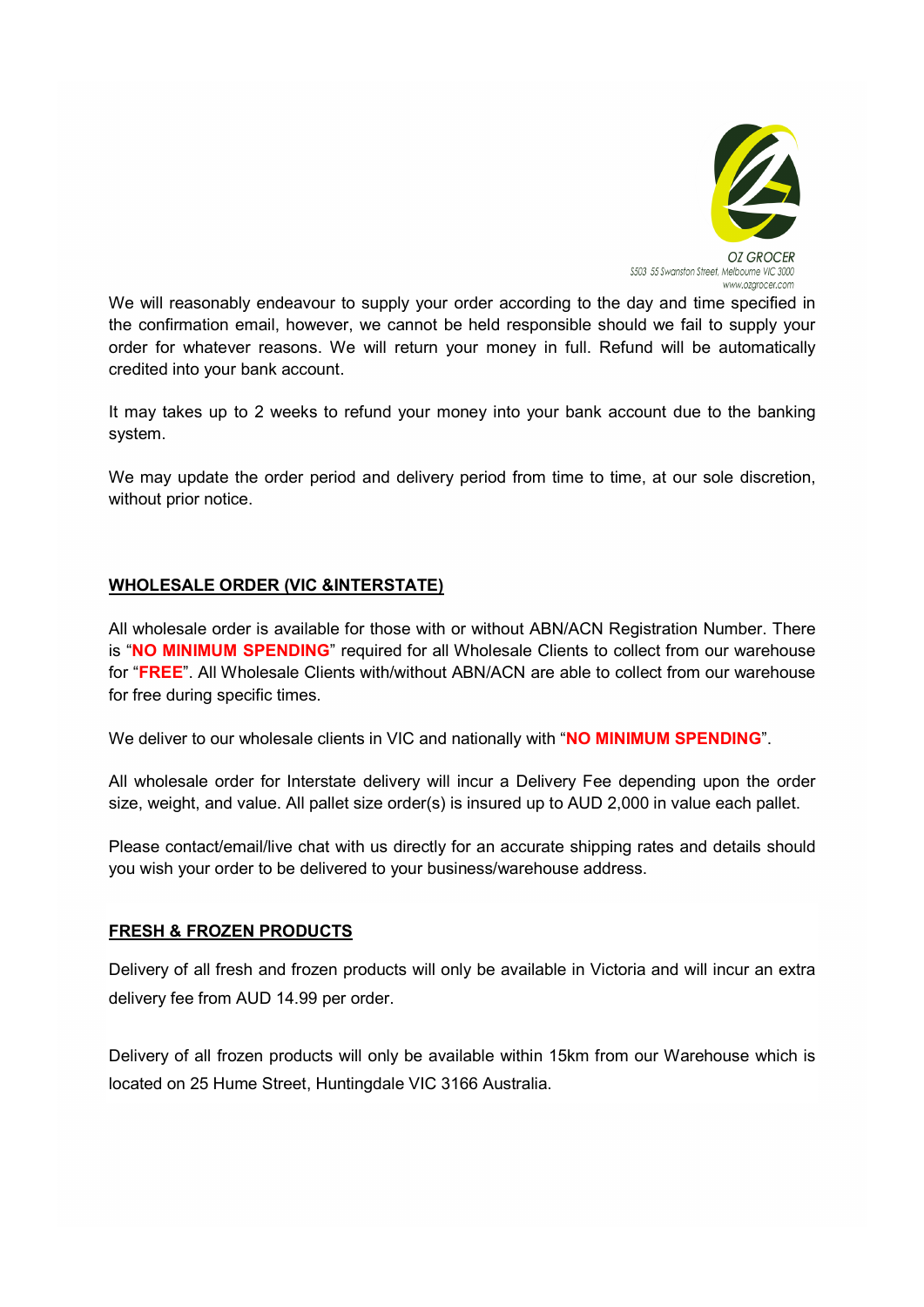

# INTERNATIONAL DELIVERY (outside Australia)

International Delivery/Consignment may take longer than 30 business days from the day in which we have received your payment in our bank account. You must allow at least 30 working days to order for any International Delivery/Consignment. PO Box address is prohibited.

All International customers will be responsible for any taxes, import duties, customs costs, or any other relevant import costs or levies.

# EXTRA CHARGE FOR INTERSTATE DELIVERY OF FRESH & FROZEN PRODUCTS

Please contact/email/live chat us directly for an accurate shipping rates and details should you wish to place an order(s) for fresh and frozen products to be delivered interstate.

# DELAYS

Delays may occur during extreme weather conditions and during holiday/peak/busy seasons.

All deliveries to remote areas are subject to the schedules from the local transport or third party provider. Deliveries to remote areas may also subject to extended delays.

Please do not hesitate to contact us on customercare@ozgrocer.com should you have any queries on your order and delivery issue.

We may update the order period and delivery period from time to time, at our sole discretion, without prior notice.

## ORDER CANCELLATION

Regardless of any circumstances, you cannot cancel or change your order once you have confirmed and made payment for your order.

You must go through our normal Refunds Policy.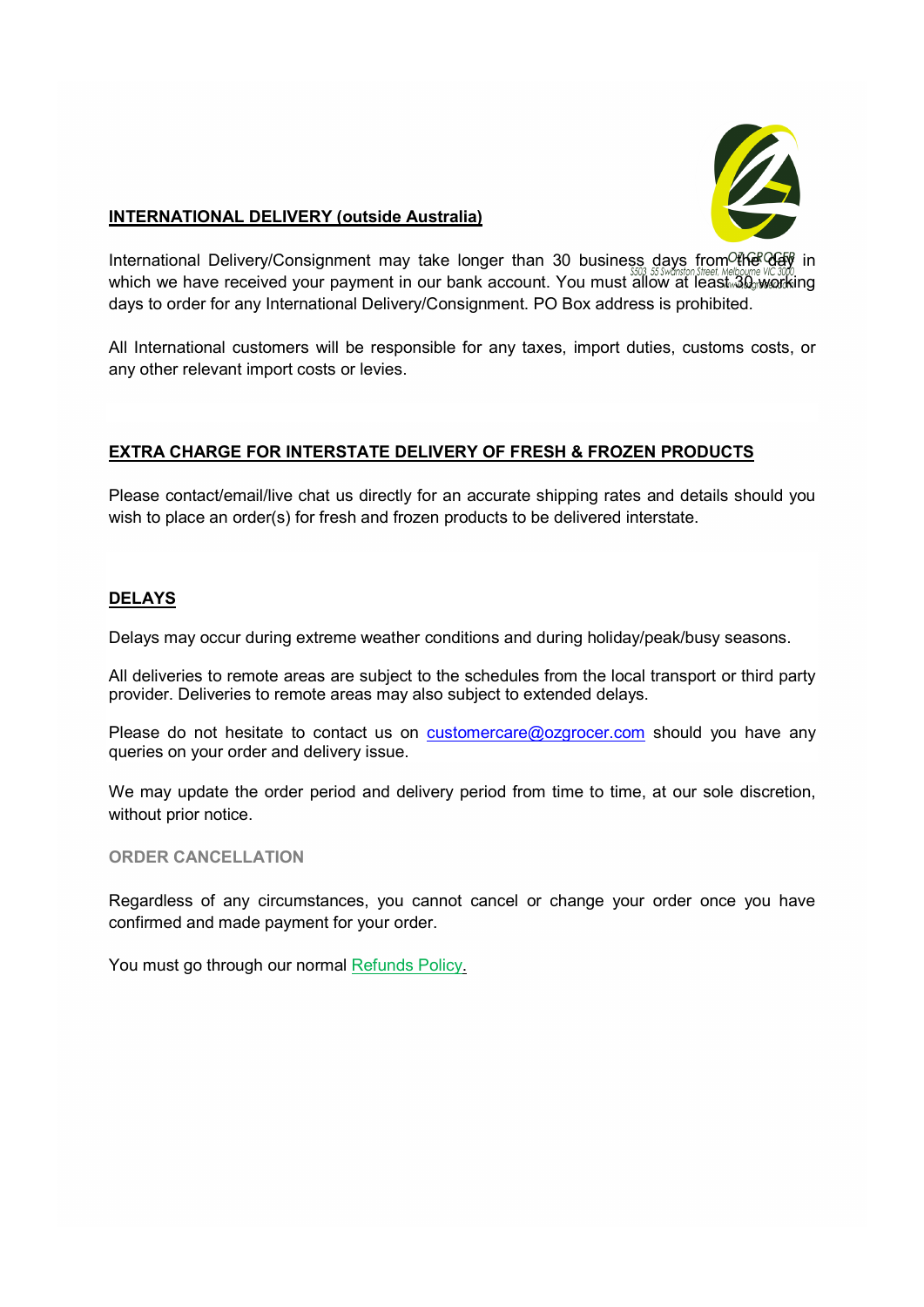## DELIVERY & CONSIGNMENT FEES



Delivery and consignment fees are vary depending on the destination, weight, and consignment.

**OZ GROCER** 

You can find out our Delivery/Consignment Fee once you type your full name we wand on the the bound of the UC300 nominated address on the provided column on the checkout page.

We reserve all the rights to amend or to change or to add any fee or commission, at our sole discretion, without prior notice.

#### USE OF COMMUNICATION FACILITIES

The Site may contain forums, blogs, reviews, photos, videos, chat groups or other communication facilities which designed and provided to enable you to communicate with others. You must agree not to use these facilities to abuse, defame, distribute improper materials, harass, threaten or violate other relevant legal rights of others.

You agree to only use these communication facilities to mail, send, and receive messages and material that are appropriate, proper, and when applicable related to these Communication Facilities.

OZ GROCER does not have obligations to monitor the Communication Facilities and Services; however, OZG reserves rights to review and to remove any materials, at its sole discretion, without prior notice. OZG may also terminate your access to these Communication Facilities any time, without notice, for any reason whatsoever.

## LINKS TO THIRD PARTY

The OZ GROCER website may provide links to other websites for customer convenience and information. We do not endorse or make any representatives and do not control those other sites or their privacy practices. We are not responsible for the privacy practices or the content of such websites. It is your own responsibility as customer to review the other sites privacy policy before submitting your Personal Information.

OZ GROCER shall not be responsible or liable to any dealings or transactions you may have with third parties (including advertisers). Any dealings with third parties included in the Site or participation in promotions, including the delivery of and the payment for goods and services, and any other terms, conditions, or warranties associated with such dealings or promotions are solely between you and the other third party agencies.

Products and services offered by the third parties on the Site may change at any time without notice. Accordingly, OZ GROCER, at its sole discretion, may also need to change, without limitation, the restrictions, terms, conditions, prices, details, applicable taxes, charges, and any other associated costs of relevant products and services from time to time without notice.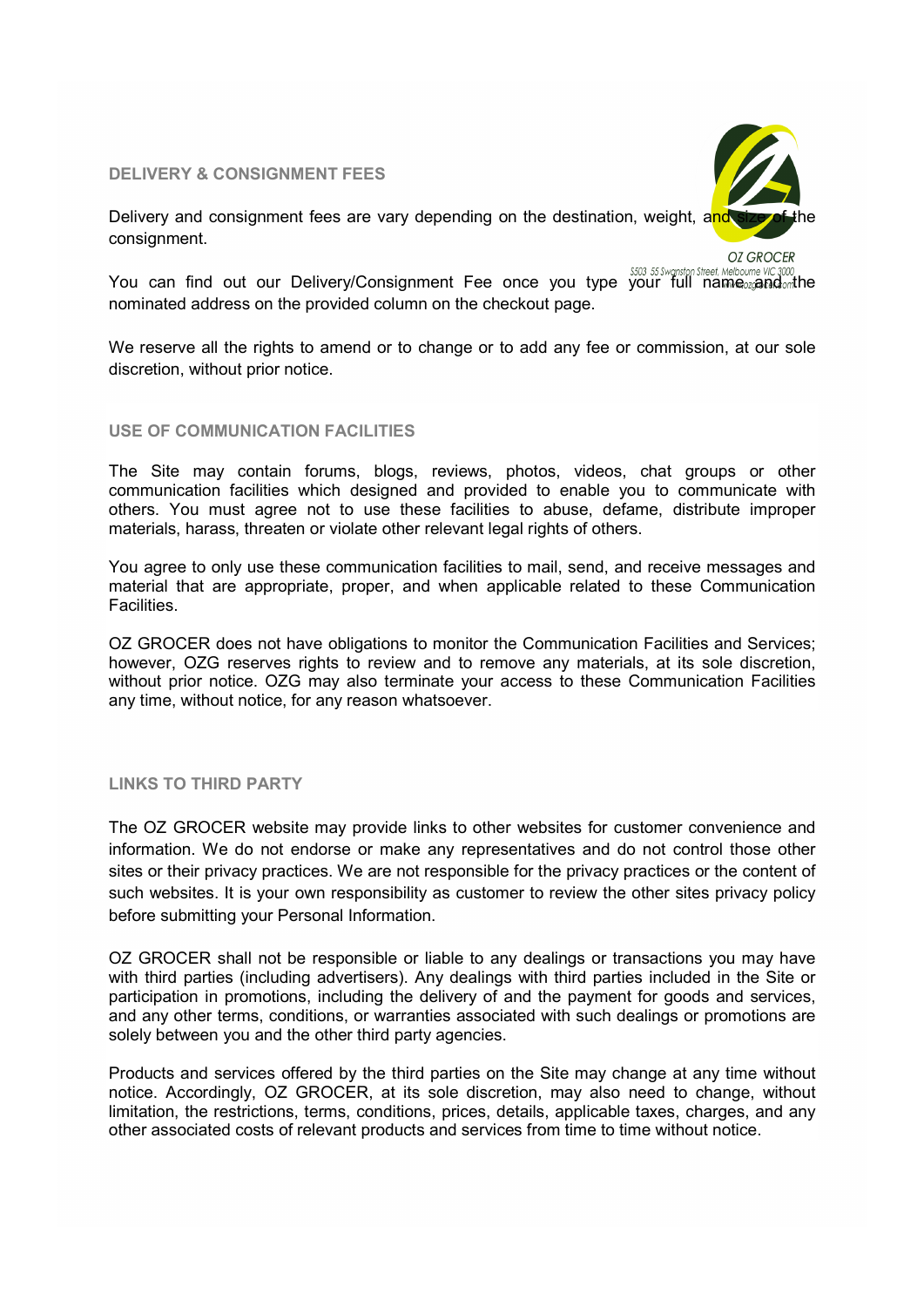

## DISCLAIMER & LIMITATION OF LIABILITY

The use of the Site is at your own risk. OZ GROCER, including its directors, officers, employees, shareholders and other representatives are not responsible or liable to any loss or damage (including financial and negligence) you may suffer directly or indirectly as a result of accessing or using the Site, purchasing products or services offered on the Site, or downloading any content thereon.

To the extent required by applicable law, OZ GROCER does not represent and does not provide warranties of any kind regarding:

- Any information and materials provided by the third parties and accessible on or through the use of the Site;

- The results obtained by you from the use of the information, data, and materials from the Site;

- The accuracy, timeliness, the completeness or the up-to-dateness of any information contained within, or available through the access or the use of the Site, including but not limited to any related products, delivery services, exchange rates and associated fees and charges;

- The security, errors, viruses or defects which may interrupt you to access or use the Site;

- The suitability of the products and services described, displayed, offered or provided in the Site for you.

Regardless of any circumstances, this limitation of liability applies to all damages of any kind including but not limited to direct, indirect or consequential damages, compensatory, personal injury, loss of data, income or profit, loss of or damage to property and claims of third party.

By accessing, using or downloading any content on the Site indicates that you agree to indemnify and hold OZ GROCER, its subsidiaries, affiliates, officers, directors, employees, and other associated representatives, harmless from any claim, demand or damage including but not limited to attorneys' fees and charges, asserted by any third party or raising out of your use of, or conduct on the Site.

## LINKS AND COOKIES

The Site may contain links to other websites controlled or provided by other third party agencies, including non-affiliate of OZ GROCER. OZ GROCER do not endorse, promote, or recommend any products or services offered, advertised, or provided by such linked site, nor is OZ GROCER Pty Ltd is liable for any failure or defect of any products or services offered or advertised at such linked site. You are responsible to read, review and understand the privacy statements and terms of use posted at such linked site.

OZG disclaims liability of any information, data, report, materials, contents, products or services displayed, posted, or offered at any linked sites.

OZG do not use cookies to record any personal information. Your ability to access or use the Site may be limited or restricted if you disable the use of cookies on your web browser.